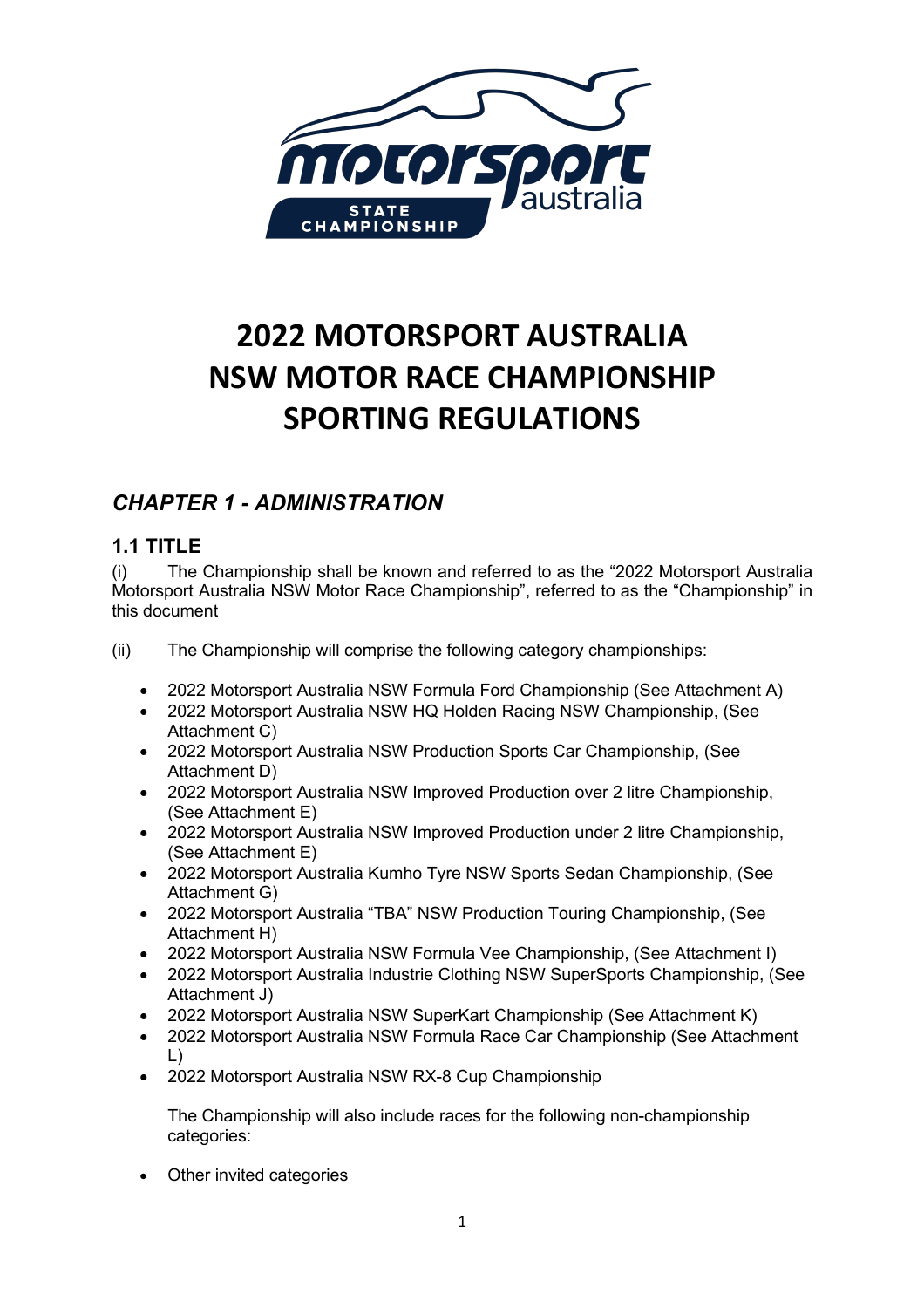

## **1.2 AUTHORITY**

(i) The Championship will be conducted under the FIA International Sporting Code, including Appendices, the National Competition Rules (NCR's) 'General Requirements for Cars & Drivers' and the Race Meeting Standing Regulations of Motorsport Australia, these Sporting Regulations as approved by Motorsport Australia, the Supplementary Regulations published by the organiser of each event and any further regulations which may be issued.

(ii) The Championship is recognised as a State Championship in accordance with The NCRs. Motorsport Australia reserve the right at any time to amend these regulations, which, in normal circumstances, will be advised to competitors and organisers in good time. In order to be awarded a State Championship status, a minimum average of 10 point-scoring competitors must run at each round.

(iii) No other Championship/Series, competitions or races may be run in conjunction with the Championship unless the NSW Motor Race Panel has been consulted and approval given by the NSW State Executive.

(iv). Categories may schedule one (or two in special circumstances) round of their NSW State Championship outside the dedicated program providing they have achieved the consent of the MRP, and provided any such rounds are conducted under a Motorsport Australia permit

#### **1.3 IDENTIFICATION**

(i) By entering the Championship, persons and corporations agree to refer to it only by its full title "The 2022 Motorsport Australia NSW Motor Race Championship". Any advertising matter must include the full title. It is the responsibility of the Competitors and their sponsors to ensure that this requirement is met.

## **1.4 ELIGIBLE CARS**

(i) All competing cars must comply with the provisions of the eligibility sections of the categories appendix as attached. All cars must be the subject of a current log book issued by Motorsport Australia. All competing cars must be presented in a neat and tidy condition and show minimal signs of previous damage. Cars that are determined to be ineligible will be excluded from the session (race or qualifying) in which the ineligibility was detected (or the session before if the eligibility infringement was proven between sessions).

(ii) The onus of proof of vehicle eligibility rests with the individual competitor at all times, in accordance with the NCR's.

(iii). Only those vehicles that have satisfactorily completed a pre-race audit for targeted scrutiny will be permitted to compete.

#### **1.5 ELIGIBLE DRIVERS**

To be able to score points towards their chosen Championship, Drivers in any round of the Championship must have registered for the Championship and paid any applicable fee and must hold at the minimum of a current Motorsport Australia PC Provisional Circuit License.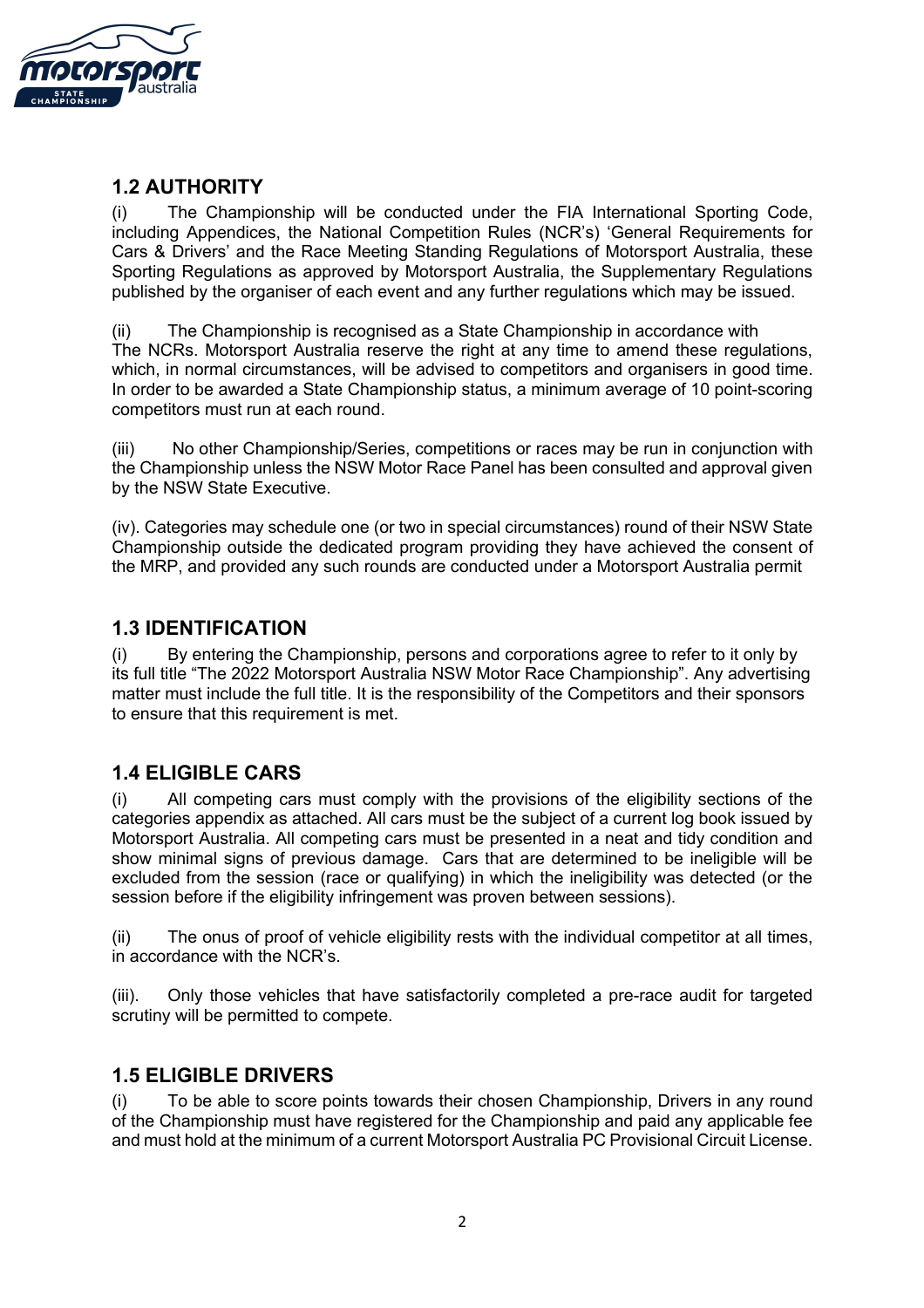

(ii) Drivers must also adhere to any special conditions applicable to each category as noted in the appropriate Appendix.

(iii) The Competitor for each car is responsible for ensuring that all persons associated with the entry are familiar with and adhere to all relevant regulations and obey all reasonable instructions of the race meeting officials.

#### **1.6 CHAMPIONSHIP SCHEDULE**

- (i) The Championship will be conducted over eight two-day rounds.
- (ii) The rounds of the 2022 Championship will be as per the following:

| <b>Round One</b>   | <b>WP</b>   | February 26/27    |  |  |
|--------------------|-------------|-------------------|--|--|
| <b>Round Two</b>   | <b>SMSP</b> | April 9/10        |  |  |
| <b>Round Three</b> | <b>WP</b>   | May 14/15         |  |  |
| <b>Round Four</b>  | <b>SMSP</b> | June 25           |  |  |
| <b>Round Five</b>  | <b>SMSP</b> | August 6/7        |  |  |
| <b>Round Six</b>   | <b>WP</b>   | <b>Sept 17/18</b> |  |  |
| <b>Round Seven</b> | <b>SMSP</b> | October 29/30     |  |  |

#### **1.7 CHAMPIONSHIP SPONSORSHIP/TELEVISION COVERAGE**

- (i) Should a Championship Sponsor be appointed for one or more rounds of the Championship, some rounds may be televised.
- (ii) Competitors will be advised by separate communication of the requirements for display of sponsorship material (irrespective of television coverage or not). Failure to meet these requirements or the specific category requirements as listed in the appropriate index shall render the Driver ineligible for points at any rounds where the requirements have not been met.
- (iii) Should in-car cameras be supplied as part of any television coverage, it is compulsory to display such sponsor sticker within the cockpit/cabin so as to be visible without obstruction to the camera view.
- (iv) Competitors are to ensure that all sponsorship material is applied to the vehicle prior to the commencement of practice/qualifying. A snap audit may be conducted at any time during a Championship round.
- (v) Negotiation for broadcast rights for any Motorsport Australia Championship remain under Motorsport Australia and requires Motorsport Australia approval.
- (vi) A State Championship will only be referred to as the 'Motorsport Australia (Sponsor) (State e.g. Victoria) (Category Name) Championship';

#### **1.8 CHAMPIONSHIP PERSONNEL**

- (i) *Championship Coordinator –* The Championship Coordinator is the primary contact for the Championship and is the Chair of the NSW Motor Race Panel. For 2022 this is Darren Barlow ph. 0439 044 128.
- (ii) *Category Eligibility Officers* The Category Eligibility Officers shall be nominated for each category within the Championship and are detailed in each appendix; they carry out their duties under the direction of the Chief Scrutineer.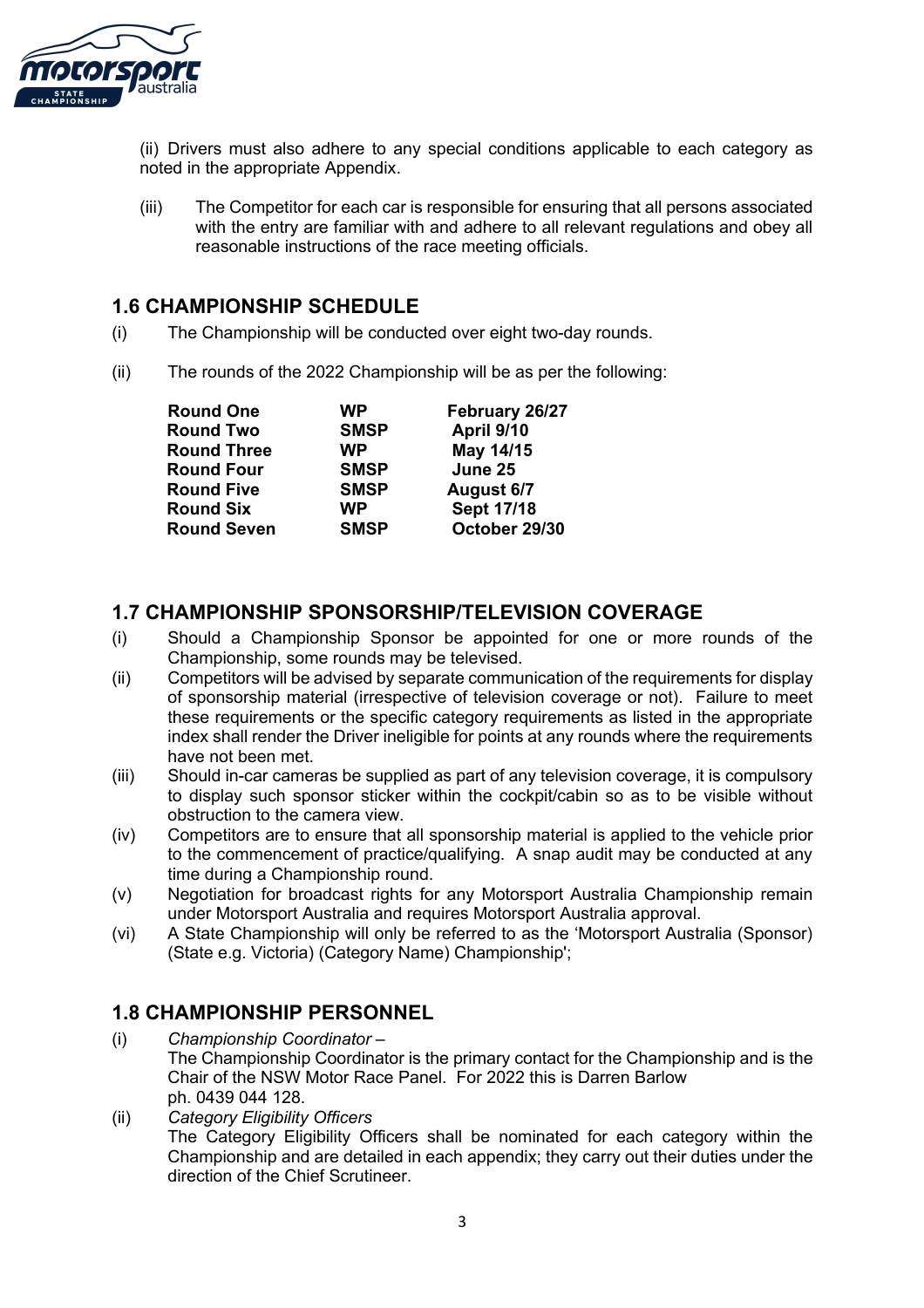

(iii) *Driving Standards Advisers*

Championship Driving Standards Advisers (DSO) may be nominated by the Motor Race Panel to observe driving standards and act as coach and are to report incidents as appropriate to the Clerk of Course at each meeting. DSA's may assist the Competitor Relations Officer with discussing a Driver's driving behaviour, without prejudice to any party. The 2022 Championship DSA is TBA.

- (iv) *Championship Steward*  Motorsport Australia will appoint a senior Steward to act as Championship Steward for all rounds in 2022. The Championship Steward for 2022 is TBA
- (v) *Championship Competitor Relations Officer*  Motorsport Australia will appoint a senior official to act as Championship CRO for all rounds in 2022. The CRO for 2022 is TBA.
- (vi*) Category Contact* Each Category is to provide contact details for a category representative to be contactable during race meetings. Details including at least two mobile phone numbers are to be provided to the Clerk of Course before the drivers briefing.

#### **1.9 CHAMPIONSHIP CATEGORY CONTACT DETAILS**

(i) All enquiries about any aspect of the Championship Category contacts should be directed to the Championship Coordinator or the nominated Category Contacts, as listed - .

- Formula Vee John McDonald 0418 323 500
- Formula Ford Jeff Senior 0412 580 620
- Improved Production Gary Cook 0419 411 282
- Production Touring Garry Mennell
- Sports Sedans Chris Jackson 0409 209 480
- SuperSports– Darren Barlow 0439 044 128
- Production Sports Arthur Magaitis 0419 987 780
- HQ Chris Molle 0418 109 215
- Superkarts John Pellicano 0417 313 331
- Formula Race Cars Greg Muddle 0432 890 708
- RX-8 Cup Ric Shaw 0418 649 320

#### **1.10 PASSES**

(i) At each round of the Championship, the organiser is requested to provide a minimum of four (4) passes and 2 vehicle-passes (or one pass if additional passes are available at the gate to allow a second vehicle to drop off parts etc.) for each competitor. They are also requested to provide each category with 4 passes to be distributed at the category's discretion. They are also asked to provide passes for the DSA and the CRO.

## **1.11 COMPETITOR/COMPETITOR CONDUCT & PENALTIES**

(i) The use or offering of violence or threatening language by any means towards any official or Driver or other person at, arising from, or during the course of any meeting or in the environs of any track used for the meeting shall be deemed as prejudicial to the interests of the Championship and to the Competition. Any such incident shall be referred to the Stewards of the Meeting. Any Driver/competitor penalized by the Stewards for the aforementioned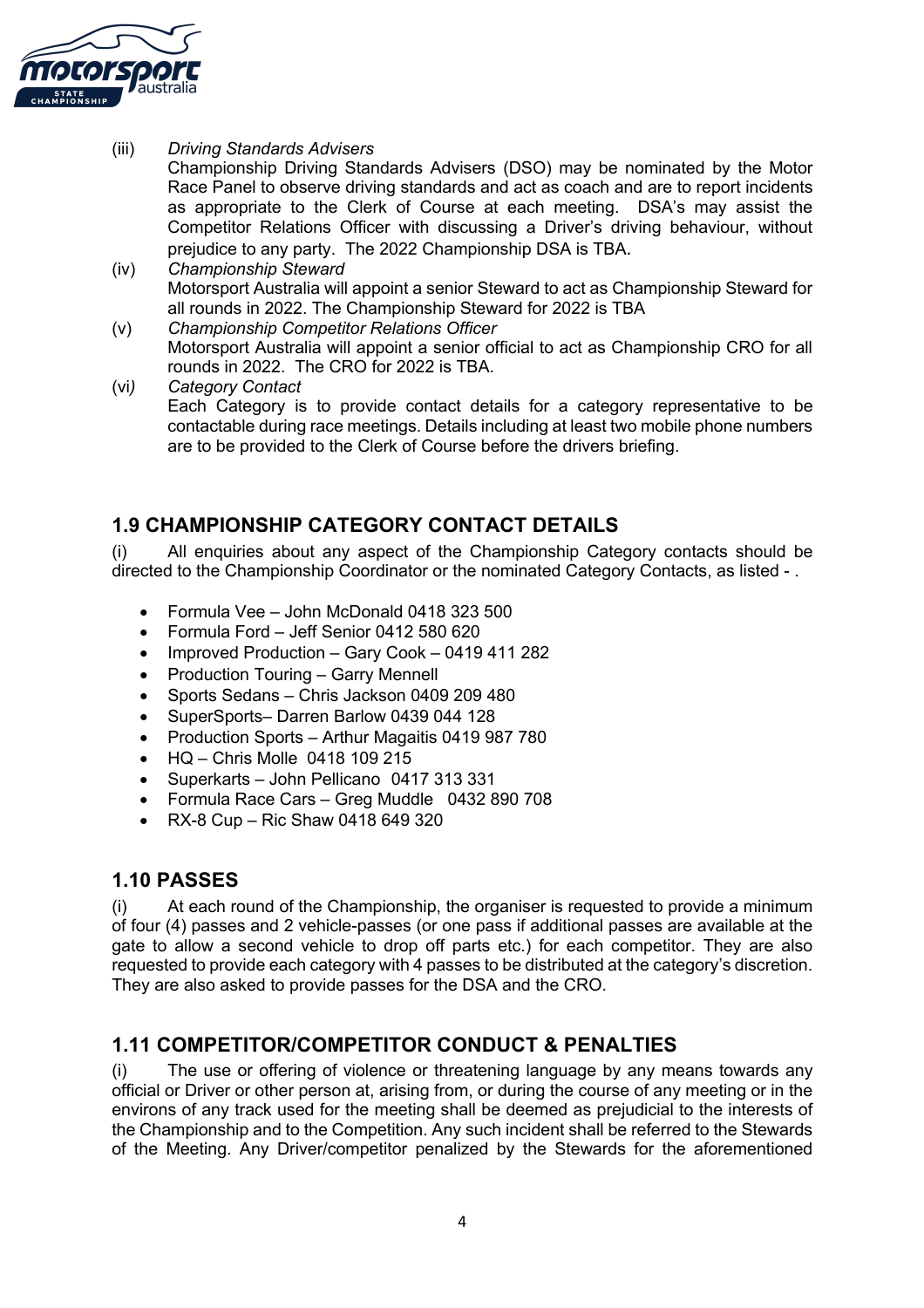

misconduct shall, in addition, to any penalties imposed by the stewards of the meeting, not be awarded Championship points or trophies for the meeting that the indiscretion took place.

(ii) Stewards are hereby empowered to deduct championship points as part of or all of a penalty, at their discretion.

- (iii) Standard Penalties are to apply for all rounds of the Championship, specifically:
	- False Start as per the false start penalty specified in the Motorsport Australia 2022 Manual

(iv) Application of any penalties in clauses (i) to (iii) above will in no way preclude any additional action from the normal Motorsport Australia judicial process.

# **1.12 MOTOR RACE CHAMPIONSHIP DRIVERS' CODE OF CONDUCT**

(i) The NSW Motor Race Panel wishes to promote safe competition avoiding car-to-car contact. All drivers must familiarise themselves with Section 7 of the Race Meeting Standing Regulations which is located at https://motorsport.org.au/regulations/manual

- (ii) The following are guidelines that should be adhered to:
	- a) No weaving on the straight
	- b) No blocking on the straight
	- c) No repeated blocking in corners.
	- d) It is the responsibility of the car performing an overtaking manoeuvre to do so in a safe manner, do not expect the car in front to give way if you are only part way past.
	- e) Care must be taken when re-entering the track.

(iii) A report may be given by the Driving Standards Observers to the Clerk of Course notifying the Clerk of Course of any drivers who have not adhered to the provisions of Section 7 or the above guidelines. This report will list drivers involved in any dangerous or unsportsmanlike procedures and will request the Clerk of Course to pay special attention to these drivers.

## *CHAPTER 2 - RACE MEETINGS*

#### **2.1 ENTRY TO RACE MEETINGS**

- i. Entry shall be made via an on-line system at both SMSP and Wakefield park, or by an alternative "paper" system (for SMSP, please contact the ARDC). Once the event Supp Regs are available (requested at least 8 weeks prior to the event), the organiser is asked to:
	- Load the Regs and the paper Entry Form onto their website.
	- Send an email to all relevant competitors on the database to advise that entry is open.
	- Send an email to the nominated category organizer to advise entry is now open.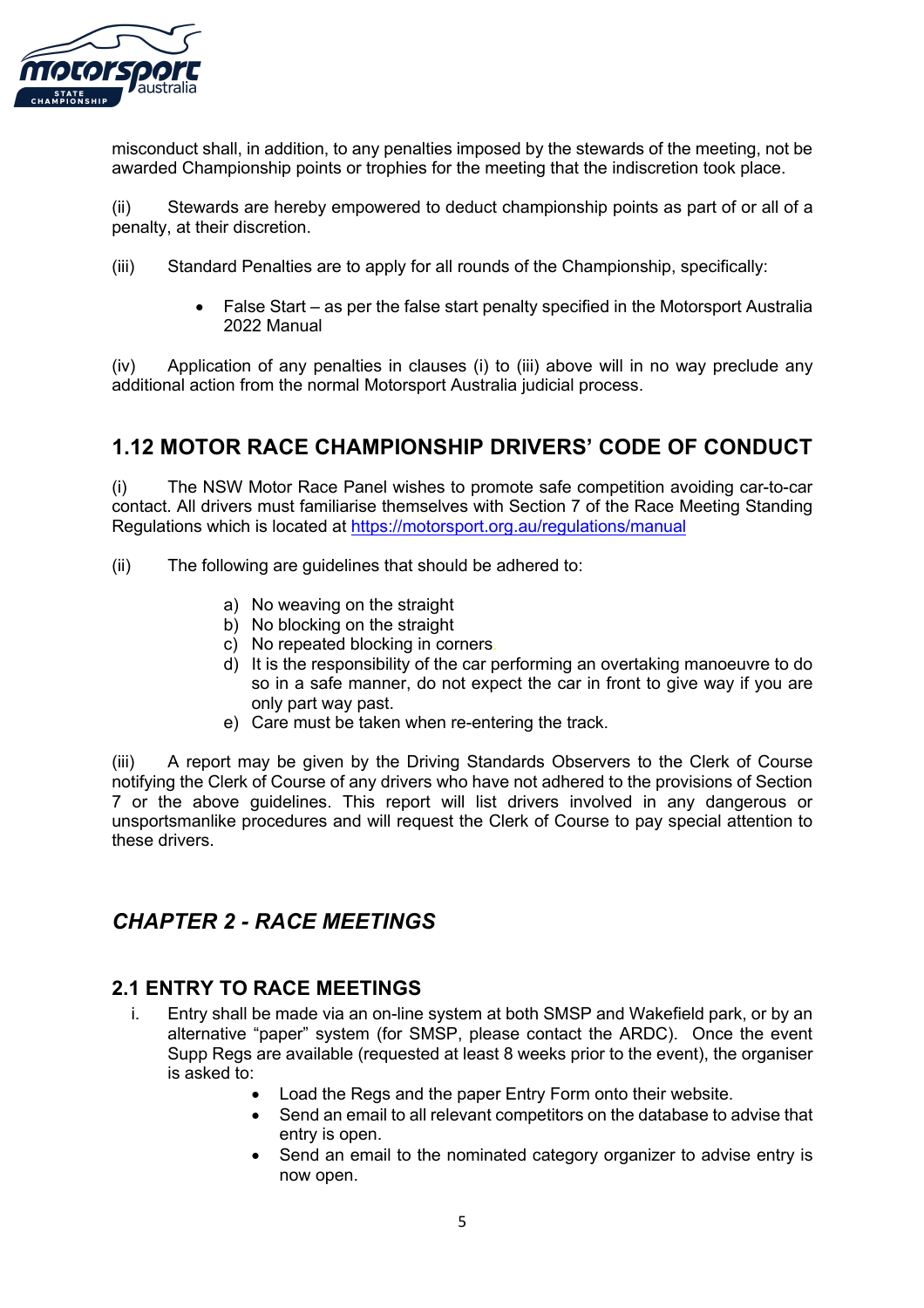

- ii. Organisers are requested to adhere to the following schedule:
	- a. Event Supp Regs/Entry Forms to drivers/category organizer/on website at least 8 weeks before event
	- b. Official Closing Date not more than 2 weeks before event
	- c. On closing date, or a minimum of 5 days before the event, email all competitors with entry confirmation, schedule and link to Further Regs.
- iii. Competitors entering by any alternative (non-online) system should follow the instructions of the organizing club/circuit.
- iv. Organisers are asked to leave entry tickets at the circuit entry point before the gates open on the Friday private practice and allow drivers to leave spare tickets for pit crew/family members who may arrive at any time during the weekend.
- v. Category representatives should by 8/2/2022 send the organisers a category email list of all people to be advised of event entry. If not, they will be responsible for advising possible competitor that entries are open.
- vi. Organisers Responsibilities by running a round or rounds of the NSW State Championship the organiser agrees to abide by these regulations.
- vii. Organisers are asked to use the following table when scheduling 2022 rounds, so that each category gets some early, some intermediate and some late starts over the rounds they attend.

Enduros are to be scheduled either anytime in the morning, or last on the Sunday afternoon; in both cases the category pre-requisites (e.g. driver and co-driver short races) need to be scheduled before the Enduro itself. How this is done is up to the person developing the round schedule.

Supersports will run on the Saturday only wherever possible, and Superkarts or Production Sports on the Sunday only, so qualifying and all races occur on the one day for those categories. As a result, they need to be scheduled very early in the sequence, and more regularly than 2-day categories.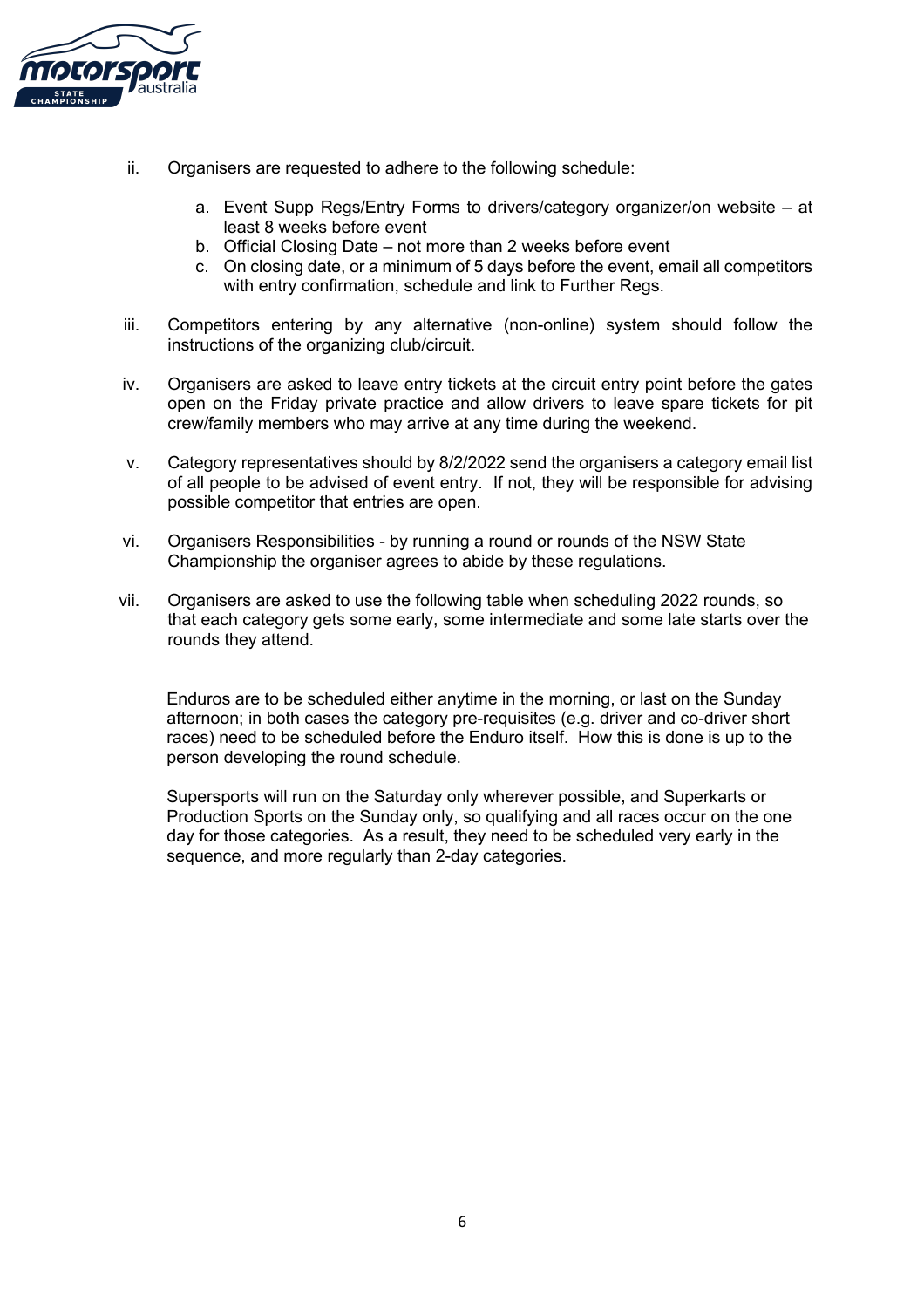

| 2022 NSW MRC Calendar      |                |                |                | Day / Night Race Mtg |                      |                |                                            |
|----------------------------|----------------|----------------|----------------|----------------------|----------------------|----------------|--------------------------------------------|
| <b>Round</b>               |                | $\overline{2}$ | 3              |                      | 5                    | 6 <sup>5</sup> | 7                                          |
| <b>Date</b>                | Feb 26/27      | April 9/10     | May 14/15      |                      | Jun-25 August 6/7    | Sep 17/18      | Oct 29/30                                  |
| <b>Track</b>               | <b>WP</b>      | <b>SMSP</b>    | <b>WP</b>      | <b>SMSP</b>          | <b>SMSP</b>          | <b>WP</b>      | <b>SMSP</b>                                |
| <b>Formula Ford</b>        |                | 5              | 3              |                      | 8                    | $\mathbf{2}$   | 8                                          |
| <b>Formula Vee</b>         | 5              | $\overline{2}$ |                | 5                    | $\overline{2}$       | 3              |                                            |
| <b>Sports Sedans</b>       | 4              | 3              |                |                      | 6                    | 4              | 5                                          |
| <b>Prod Sports</b>         |                |                | 6              | 8 (Enduro)           | $1$ (Sat)            |                | 3                                          |
| <b>SuperSports Cars</b>    | $1$ (Sat)      | 1 (Sat)        |                | 6                    |                      | $1$ (Sat)      | $1$ (Sat)                                  |
| Imp Prod Under             |                | 4              | 4              | 4                    |                      |                |                                            |
| Imp Prod Over              |                | 7              |                | 7                    |                      |                | 4                                          |
| <b>HQ Holdens</b>          | $\overline{2}$ |                |                | 3                    | 4                    | 7              | 6                                          |
| <b>Prod Touring</b>        | 6 (enduro)     |                | $\overline{2}$ | 2 (Enduro)           | 3                    | 6              | 9 (Enduro)                                 |
| <b>Superkarts</b>          | 1 (Sun)        |                |                |                      | 1 (Sun)              |                | $1$ (Sun)                                  |
| <b>Formula Cars</b>        | 3              | 6              | 5              |                      | 5                    |                | $\mathbf{p}$                               |
| RX <sub>8</sub>            |                | 8 (4 races)    |                |                      | $7(4 \text{ races})$ |                | $ 5(4 \text{ races}) 10(4 \text{ races}) $ |
| <b>Additional Category</b> |                |                |                |                      |                      |                |                                            |
| <b>Total Categories</b>    | 7.5            | 8.5            |                | 9                    | 9.5                  | 7.5            | 11.5                                       |

# **2.2 SCRUTINY**

(i) Targeted scrutiny will be mandatory for all Championship rounds, with vehicles being inspected at the interval specified in the current Targeted Scrutiny Regulations. The Chief Scrutineer, or his nominee, will identify the vehicles entered for a given meeting to be subjected to the Targeted audit. The Chief Scrutineer will give the Driver notice at the time of documentation checking which vehicles will be required for audit and will nominate a time for the subject vehicle to be presented to the scrutineering bay, or inspection in their garage. Failure to present for the said audit without prior consultation with the Chief Scrutineer will result in charges under the appropriate NCR's.

(ii) NOTE: notwithstanding the above, a vehicle entered for competition and/or racing apparel may be checked at ANY TIME during a Championship race meeting without prior notice being given, at the discretion of the Chief Scrutineers and/or the Stewards and/or the Clerk of Course.

## **2.3 GRID POSITIONS**

(i) Grid positions, unless specified differently in category appendices, will be determined as follows:

- First Race: based on times from the official qualifying session(s).
- Further races: Sprint Races by the finishing order of the previous race, followed by the non-finishers in the order of the number of laps completed.
- Further Races: Enduros or handicap races as specified in the relevant Category Appendix, and/or event Supplementary Regulations
- Any Driver failing to start a race may start the next race from the rear of grid. Should more than one Driver be affected in this way then their starting order will be determined from qualifying times for the first race.

(ii) All drivers are advised to familiarise themselves with Section 5 of the CRMR (available at www.Motorsport Australiamanual.com.au), and the Supplementary and Further Regulations as applicable to each round of the Championships.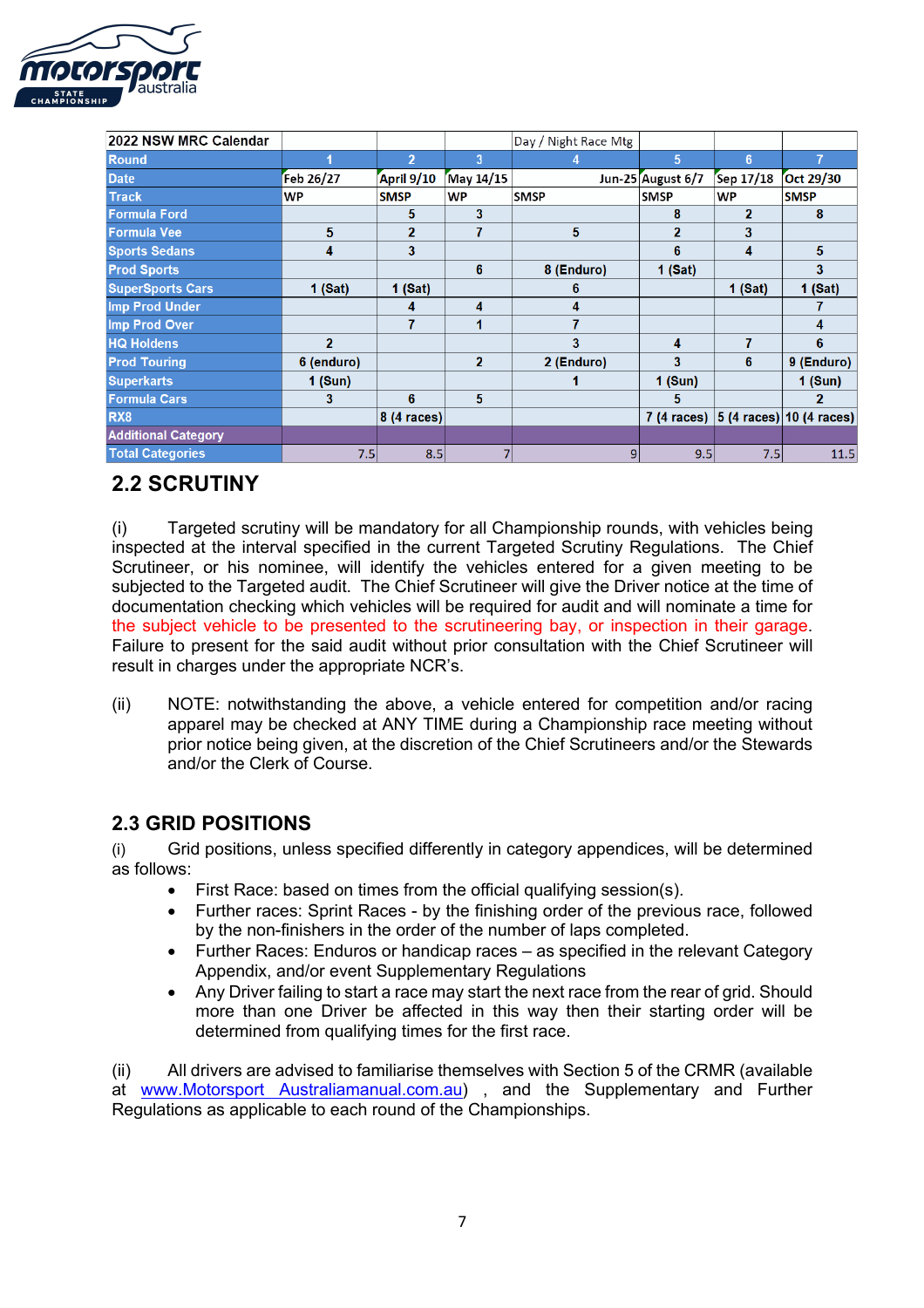

#### **2.4 DRIVERS BRIEFING**

(i) Compulsory driver's briefings will be held at each round of the Championship at a time and location to be nominated in Regulations for the Meeting. Any driver failing to attend and sign-on at the briefing will incur a fine of at least \$100, unless negated by the Stewards of the meeting in exceptional circumstances.

(ii) Other category drivers' briefings may be called at any time, and where attendance is compulsory, notification of such briefings shall be by bulletin issued by the Secretary of the Meeting. Should any subsequent compulsory briefings be called, non-attendance at these briefings will also incur penalties equivalent to that described above.

#### **2.5 PRIVATE PRACTICE**

(i) Practice prior to the NSW Motor Race Championship meeting is not part of the championship. However private practice providers are requested to restrict practice on the preceding Friday to Motor Race Championship Drivers or their representatives and to Drivers undertaking their Observed Licence Test that day. Organisers are also requested to combine as many "compatible" categories together as possible, given the categories running at any particular round. Listed below are the combinations most likely to occur, although entrant numbers may necessitate changes:

- Formula Race Cars and SuperSports
- Formula Vee and Formula Fords
- SuperKarts (as a guide more than 10 karts required to be have sessions allocated)
- Production Sports Cars and Sports Sedans
- Improved Production over 2 litres and Improved Production under 2 litres
- Production Touring and HQ Holden

(ii) Organisers are requested to limit session times to a maximum of 15 minutes including any red flag and recovery time. Non-championship categories should be scheduled in to championship categories, once the approximate number of cars in each practice group is known.

(iii) Organisers are also requested to provide a position or session for Drivers to conduct practice starts.

## **2.6 ENTRIES GREATER THAN TRACK DENSITY**

Subject to the provisions of the NCRs where the number of Drivers exceeds the track racing density of a circuit they shall, in conjunction with the race meeting organiser, be culled according to the following procedure: -

a) Priority determined by championship registration status (Registered Drivers are given priority; Non-registered Drivers are to be culled first),

b) Vehicles that are not eligible for championship point score,

c) The Class with the highest entries on that day will lose the slowest car based on their best race time at that circuit, then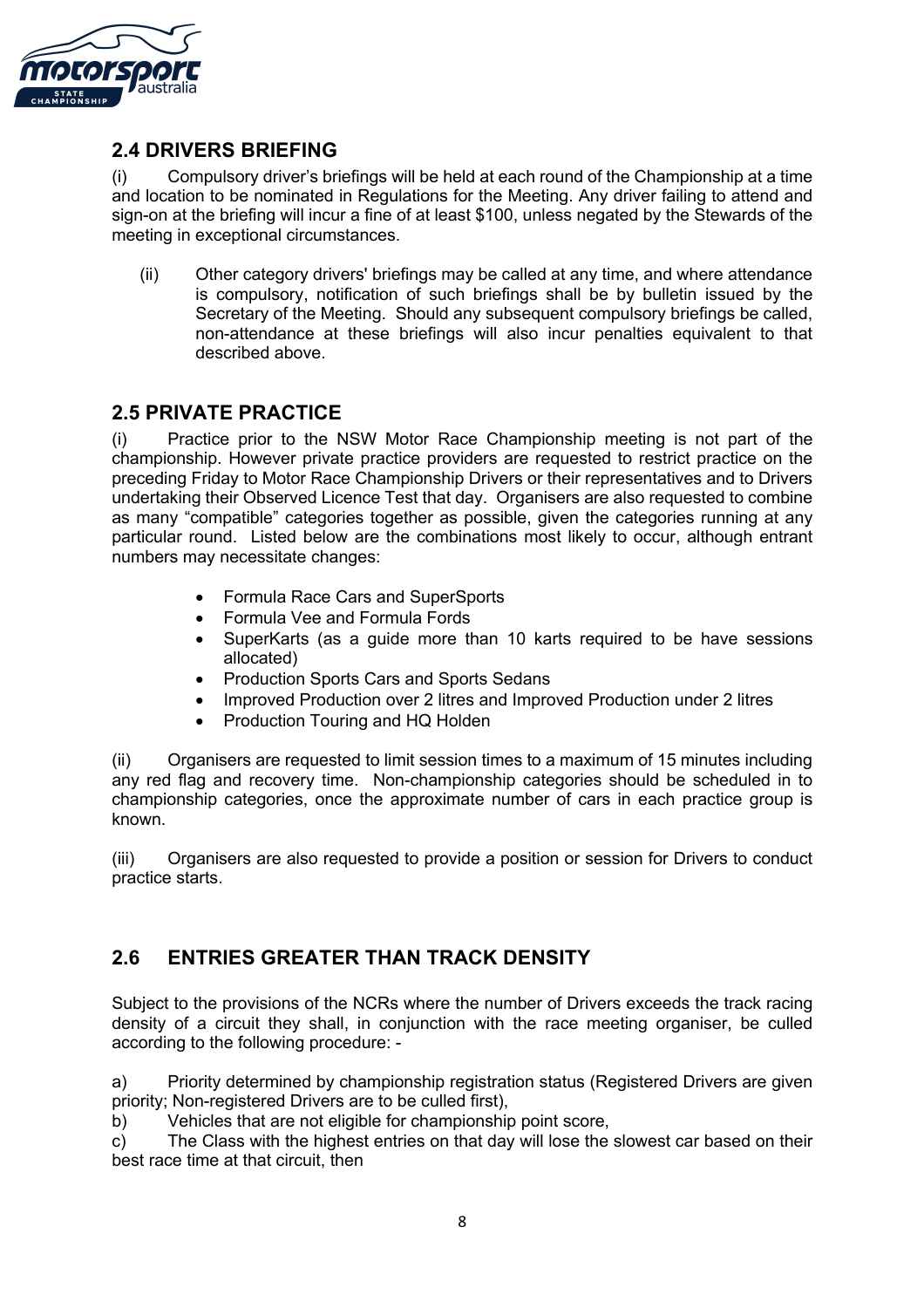

d) The Class with the next highest entries will lose the slowest car based on their best race time at that circuit, and

e) The Class with the next highest entries will lose the slowest car based on their best race time at that circuit,

f) And so on, in rotation, until the required track density is achieved noting that the organiser may accept up to 10% more entries for qualifying purposes than is permitted for racing.

#### **2.7 QUALIFYING**

(i) Unless otherwise approved by Motorsport Australia, qualifying will consist of one session scheduled for each category (or as specified in Category Appendices). The organisers are requested to limit the qualifying session to 15 minutes. The Clerk of Course at a race meeting is requested to use their discretion, as provided in the Motorsport Australia RMSR section 5.2, to allow drivers (who may not have met qualifying requirements) to run. It is requested that the only drivers who should be excluded are PC drivers new to the circuit.

#### **2.8 RACES**

(i) Category specific – refer to individual Category Appendices. Timed races (ie a number of minutes instead of a number of laps) may be utilised at any race meeting in 2022.

(ii) If due to unexpected circumstances, some of the last races must be cancelled, then these races should, if practicable, be scheduled at a later meeting, preferably on the same circuit.

(iii) Yellow Flags during a race – drivers are reminded that there is to be no overtaking in sectors where the yellow flag(s) is being shown.

#### **2.9 STARTING PROCEDURE**

(i) The starting procedure will be a standing start or rolling start (both non-championship) procedure as specified in the Race Meeting Standing Regulations in the 2022 Motorsport Australia Manual of Motor Sport.

(ii) For standing starts, cars that fall behind during the warmup/sighting lap are to be allowed to safely regain their correct position, as specified in RMSR 6.4 (i) UNLESS they are at the rear of the "train" and the grid is already set. In this case, they must be directed by the grid marshals to start from rear of grid.

(iii) Any changes to the start procedure will be specified in the meeting Supplementary Regulations and approved by Motorsport Australia or their representatives.

#### **2.10 PARC FERME**

(i) Parc ferme requirements are category-based and are shown in the relevant Appendix.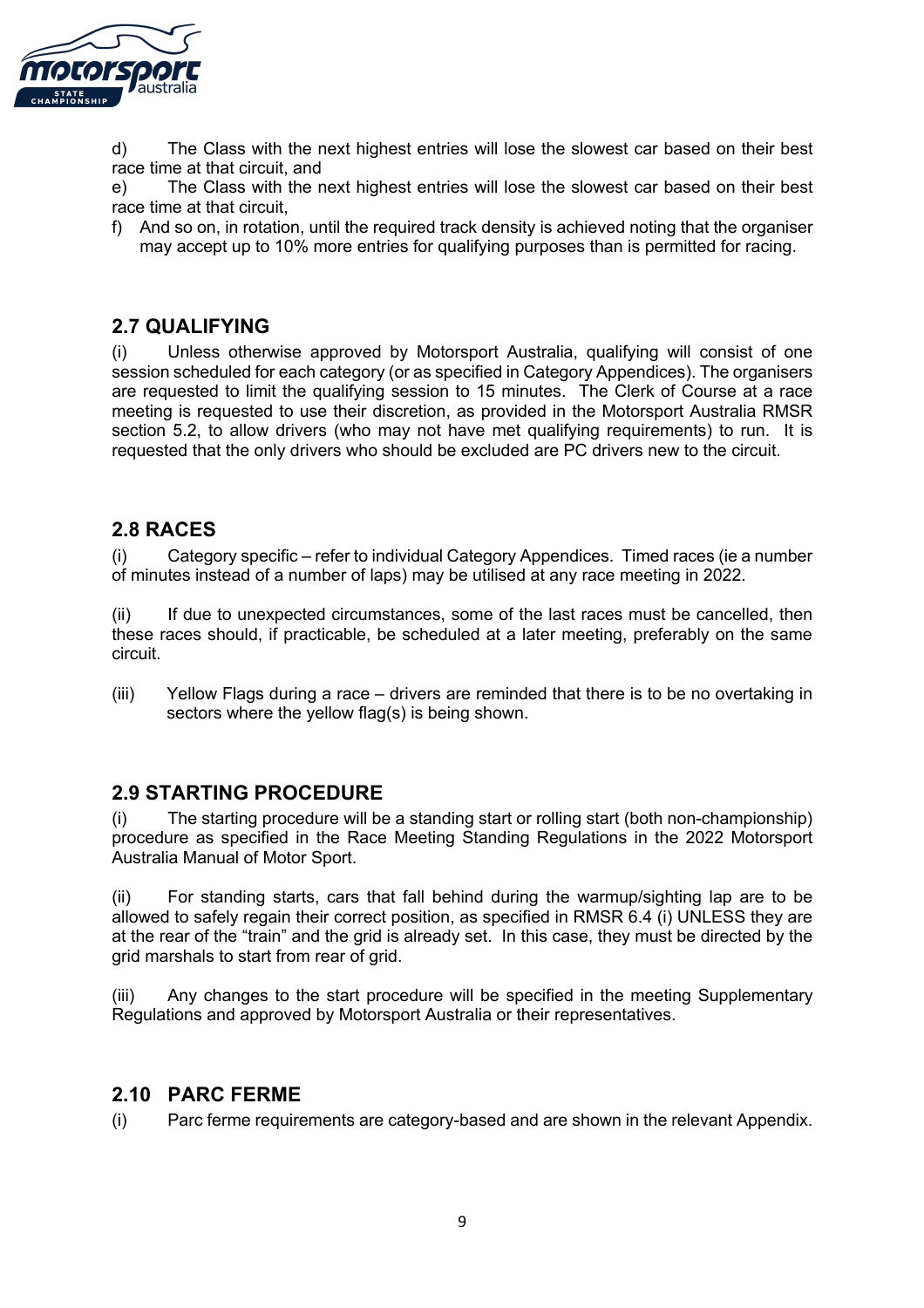

#### **2.11 SAFETY CAR**

- (i) Organisers are requested to utilise a Safety Car for Motor Race Championship meeting. The Safety Car will be used in accordance with the Race Meeting Standing Regulations. Refer to Clause 6.14 of the 2022 Motorsport Australia Race Meeting Standing Regulations (available HERE).
- (ii) Competitors are reminded that it is their responsibility to do the following if the Safety Car is in use:
	- a. Safely catch up to the car in front as soon as possible (if this is not achievable due to a mechanical problem, a driver **must** pull right off the track or enter pitlane).
	- b. Then maintain a maximum separation of five (5) car lengths whilst in the Safety Car "train"; again, if this is not possible pull right off the track or enter pitlane.

## **2.12 LAST LAP BOARD**

(i) The Last Lap board is to be shown for all races in the Championship. NOTE: an inadvertent omission to show the Last Lap Board will under no circumstances constitute any race being declare a "no race" or be permitted to form the basis of any protest.

#### **2.13 POSTPONEMENTS AND FORCE MAJEURE**

(i) Each organiser reserves the right to postpone, abandon or cancel their round or race, or vary the length of time of the race in consultation with the stewards of the meeting. Any such variations shall be in accordance with the NCR's of Motorsport Australia.

(ii) If a Meeting/Round is unable to be held due to force majeure an additional Round may be held on an alternative date within 2022 at any circuit that has been allocated 2020 NSW Championship rounds.

# *CHAPTER 3 - AWARDS AND POINTSCORES*

#### **3.1 Motorsport Australia AWARDS DINNER**

(i) Awards for  $1^{st}$ ,  $2^{nd}$ , and  $3^{rd}$  outright and / or individual class winners for each category shall be presented at the Motorsport Australia Motorsport Australia NSW Motor Sport Awards Dinner (scheduled for the evening of TBA).

#### **3.2 CLASS WINNERS AWARDS**

(i) Refer to each category appendix for details of other awards.